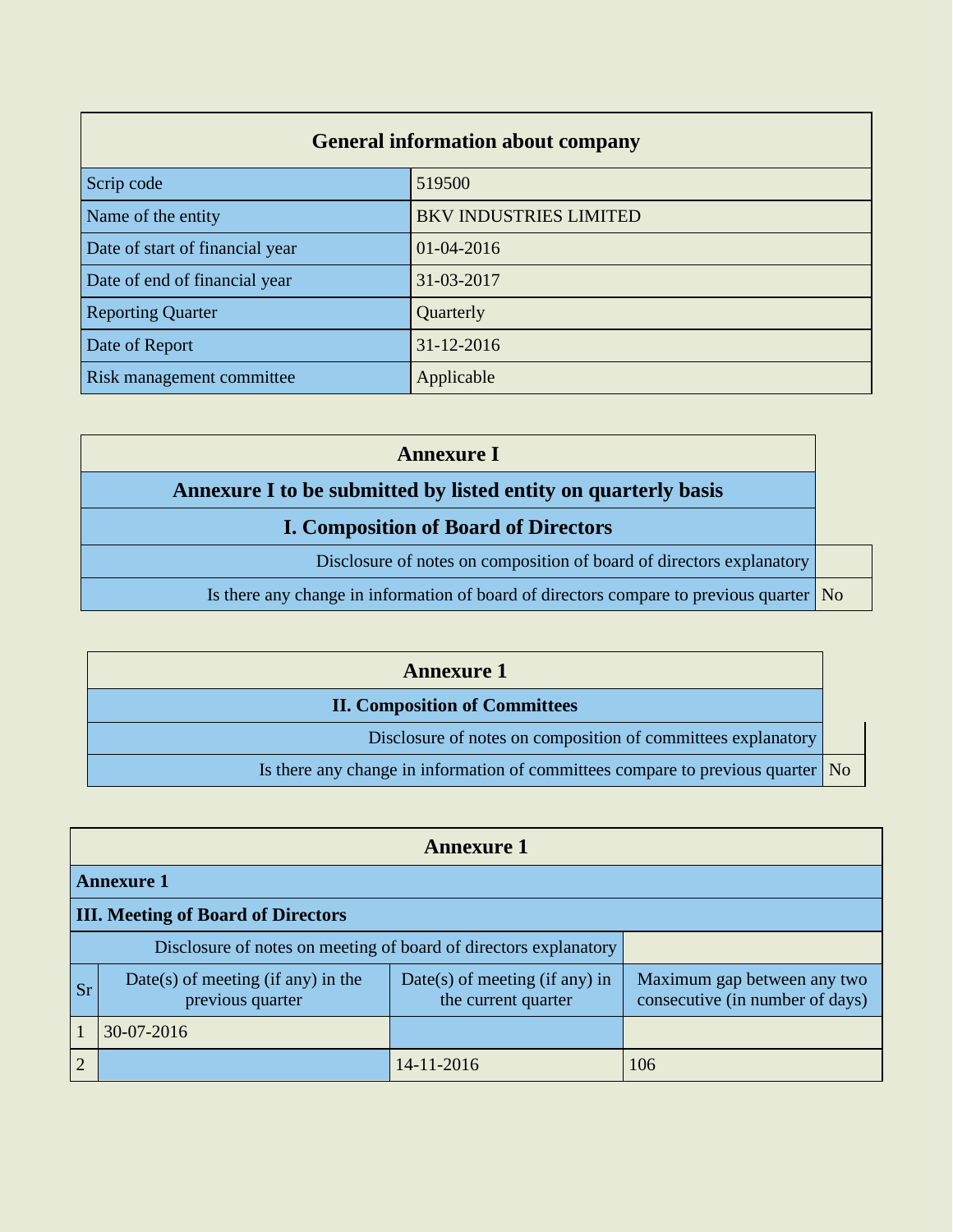## **Annexure 1**

## **IV. Meeting of Committees**

| Disclosure of notes on meeting of committees explanatory |                                                  |                                                                         |                                                     |                                           |                                                                           |                                                                                  |                               |
|----------------------------------------------------------|--------------------------------------------------|-------------------------------------------------------------------------|-----------------------------------------------------|-------------------------------------------|---------------------------------------------------------------------------|----------------------------------------------------------------------------------|-------------------------------|
| <b>Sr</b>                                                | Name of<br>Committee                             | Date(s) of<br>meeting of<br>the committee<br>in the relevant<br>quarter | Whether<br>requirement of<br>Quorum met<br>(Yes/No) | Requirement<br>of Quorum<br>met (details) | $Date(s)$ of<br>meeting of the<br>committee in<br>the previous<br>quarter | Maximum gap<br>between any<br>two consecutive<br>meetings (in<br>number of days) | Name of<br>other<br>committee |
|                                                          | Audit<br>Committee                               | 14-11-2016                                                              | Yes                                                 | 2                                         | 30-07-2016                                                                | 106                                                                              |                               |
| 2                                                        | <b>Stakeholders</b><br>Relationship<br>Committee | 14-11-2016                                                              | Yes                                                 | 2                                         | 30-07-2016                                                                | 106                                                                              |                               |

|                | <b>Annexure 1</b>                                                                                         |                                  |                                                                    |  |  |
|----------------|-----------------------------------------------------------------------------------------------------------|----------------------------------|--------------------------------------------------------------------|--|--|
|                | <b>V. Related Party Transactions</b>                                                                      |                                  |                                                                    |  |  |
|                | Subject                                                                                                   | Compliance status<br>(Yes/No/NA) | If status is "No" details of non-<br>compliance may be given here. |  |  |
| $\overline{1}$ | Whether prior approval of audit committee obtained                                                        | <b>NA</b>                        |                                                                    |  |  |
| $\overline{2}$ | Whether shareholder approval obtained for material RPT                                                    | <b>NA</b>                        |                                                                    |  |  |
| $\overline{3}$ | Whether details of RPT entered into pursuant to omnibus<br>approval have been reviewed by Audit Committee | <b>NA</b>                        |                                                                    |  |  |